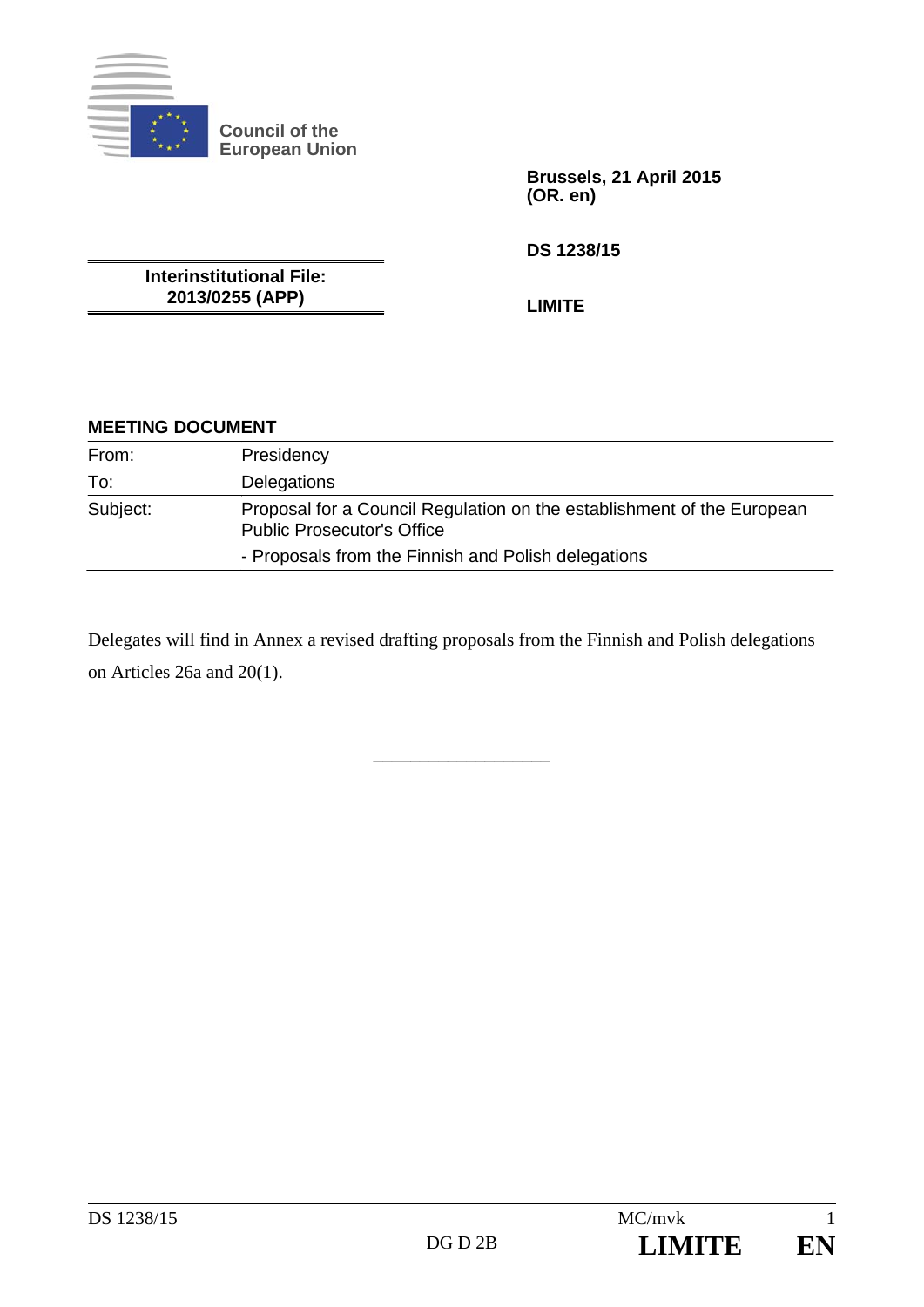# **FI supports the AT/DE proposal to be taken as a basis for further discussions and proposes the following additional Article.**

#### Article 26xx

Member States shall ensure that the European Delegated Prosecutors have available all measures that are available for national authorities under Chapters IV and V of the Directive 2014/41/EU regarding the European Investigation Order in criminal matters**<sup>1</sup>** , or under other legal instruments on mutual recognition or judicial cooperation**<sup>2</sup>** . Without prejudice to this Regulation, national law implementing the relevant instrument, shall apply mutatis mutandis.

**2** A reference to other instruments would enable the use of joint investigation teams and cross border summoning of the person (e.g. by sending documents by post to a person who is in another MS, which currently is regulated in the MLA 2000 Convention), which should be available for the EPPO as well. In general, purpose of this additional Article is just to ensure that there will be no legal gaps in cross border situations where there is no corresponding national measure available. If considered necessary, this reference to other instruments could be formulated in a more specific way.

 **1** As pointed out in earlier discussions, the EDPs should have available all cross-border measures, which are available to national authorities under Chapters IV and V of the EIO Directive. There are also certain conditions specific to such measures, e.g. to video-conference or temporary transfer (whether or not consent of the person is required, procedural rights, as a right not to testify under laws of both MS etc.) or cross border interception (obligation to notify the other MS in certain situations), which are relevant and should be applied also when the measure has been ordered/requested by the EDP. And since a reference is made only to chapters IV and V and not to the whole directive, this wording would exclude e.g. grounds for refusal included in the EIO Directive. Instead, Article 26a of this regulation would apply. This could be clarified in recitals.